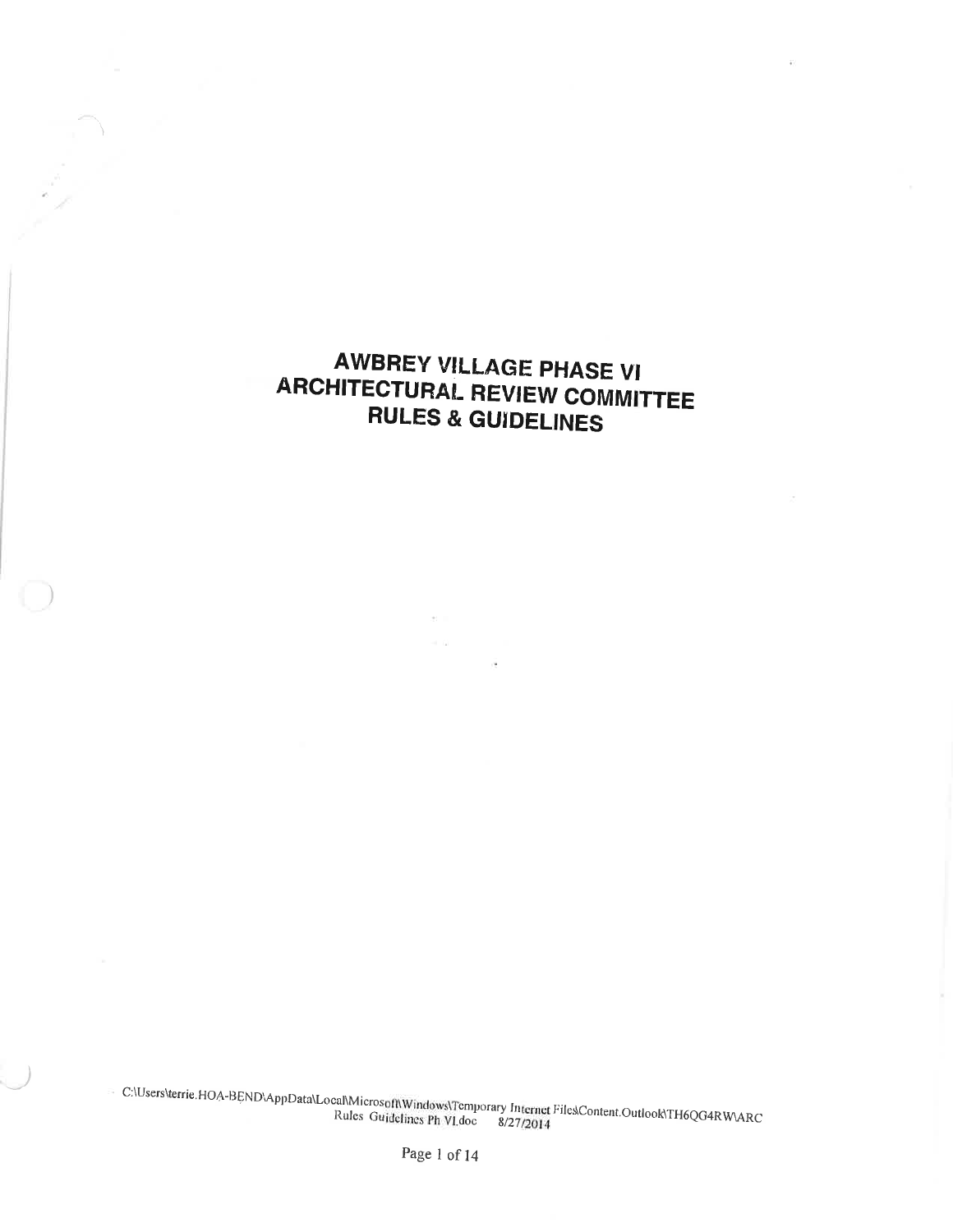#### INTRODUCTION

The Awbrey Village vision is to create the feeling of the developments in early Bend between 1910 and 1940. When complete, the neighborhood will convey a sense of an established community, which has been in place for years.

The period between 1910 and 1940 was characterized by homes in a variety of styles including; Craftsman Bungalows, English Tudors, American Four Square, Colonial Revivals and several others. Awbrey Village development strongly encourages a wide variety designs and styles of this era.

Awbrey Village will build on the theme of an old-fashioned neighborhood including a neighborhood park, inviting distinctive entrances, and garages at the rear of lot with alley access where viable.

The following features will be added to Awbrey Village to enhance the "Old Bend" theme:

- . Neighborhood Park
- Improved pedestrian paths
- . A variety of traditional home designs encouraged
- . Commercial activities within walking distance

It is our goal that many years from now, AWBREY VILLAGE will be viewed as an important part of Bend's historic development.

This booklet is intended to help you, your designer/architect, and your builder understand the rules and guidelines; and the necessary approval process to construct and maintain residence(s). The Architectural Review Committee (ARC) wants to ensure that the design review and approval process is administered consistently and effectively for the benefit of individual property owners and for all AWBREY VILLAGE residents. We strongly encourage you to contact us, prior to filing any application, to be sure you have the most current set of Rules and Guidelines. Please stop by our office or call or write with your comments or questions.

> Tennant Developments 516 SW 13th St., Ste A Bend, Oregon 97702 541 ) 388-0086

C:\Users\tenie.HOA-BEND\AppData\Local\Microsoft\Windows\Temporary Internet F'ilcSContent.OutlooldTH6QG4RW\ARC Rules Guidelines Ph Vl.doc 8/2712014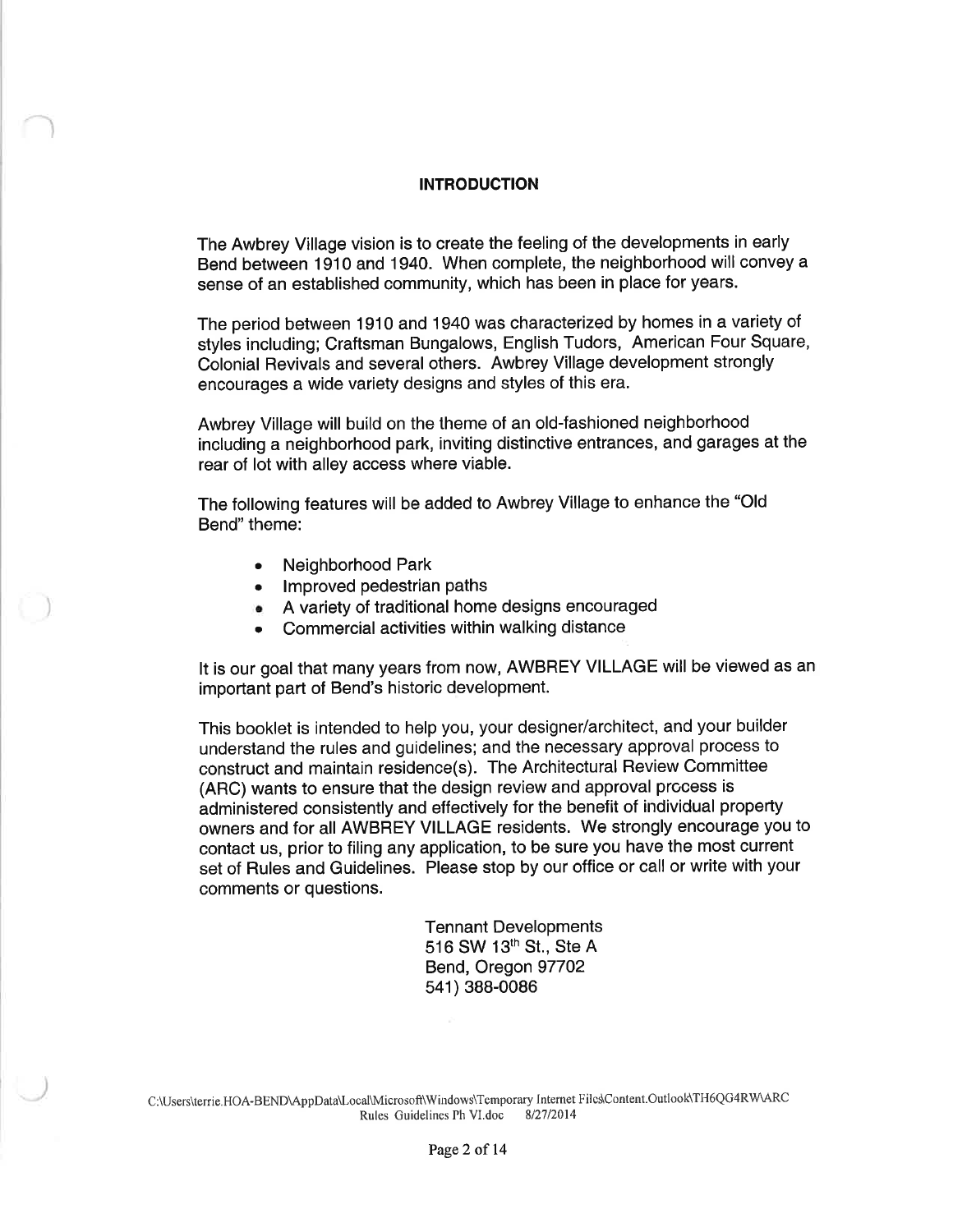# AWBREY VILLAGE PHASE VI ARCHITECTURAL RULES & GUIDELINES

#### TABLE OF CONTENTS

### **SECTION**

- 1. Architectural Review Committee
- 2. Submittal and Approval Procedures
- 3. Approval

)

)

- 4. Architectural Rules, Regulations and Guidelines
- 5. Rules for Builders
- 6. Enforcement/Severability/Other

C:\Users\tenie.HOA-BEND\AppData\Local\Microsoft\Windows\Temporary Irrternet File\$Content.OutlooldTH6QG4RW\ARC Rules Guidelines Ph Vl.doc 8127/2014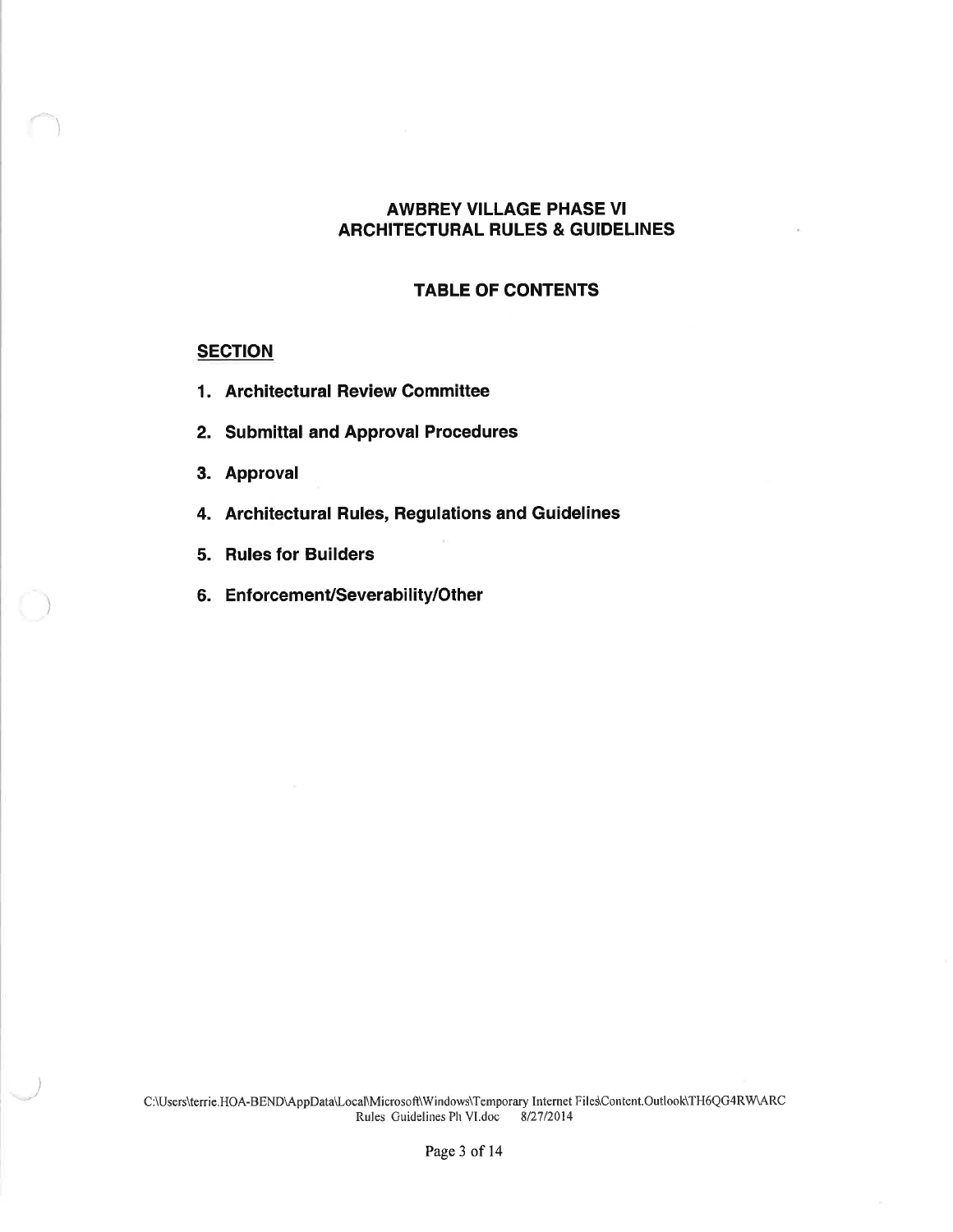# Section 1 ARCHITECTURAL REVIEW COMMITTEE

### 1.1 lntroduction

An Architectural Review Committee (ARC) has been established to implement these Rules and Guidelines. The ARC shall exercise the functions for which it is given responsibility as provided in the Declaration of Covenants, Conditions, and Restrictions (CC&R's) for AWBREY VILLAGE. Generally, the ARC will be responsible for the approval of plans and specifications for the homes in AWBREY VILLAGE and for the modifications, promulgation, and enforcement of its rules governing the use and maintenance of homesites and the improvements thereon.

ln the event of a conflict between these rules and guidelines and the Conditions, Covenants and Restrictions, the CC&R's shall take precedent.

### 1.2 Policy

The decisions, interpretations and implementations of these guidelines and the conditions, covenants and restrictions by the (ARC) shall be final and binding upon all owners.

#### 1.3 Members

The ARC is a voluntary committee consisting of no fewer than three nor more than five persons. Except as otherwise provided herein, a simple majority of the members of the ARC shall have the power to act on behalf of the entire committee without the necessity of a meeting and without the necessity of consulting the remaining members of the committee.

#### 1.4 Disclaimer

The ARC assumes no responsibility for compliance with government building codes and regulations, deed restrictions, or the verification of property lines or setbacks.

### Section 2 SUBMITTAL AND APPROVAL PROCEDURES

#### 2.1 Preliminary Approval (strongly encouraged but not required)

The purpose of preliminary approval is to review designs at an early stage, to obtain ARC comment on designs which may not be in keeping with the concepts of AWBREY VILLAGE, or designs which may be duplications of others in close proximity to the requested improvement. The Preliminary Approval allows the owner to obtain ARC advice regarding changes that may be requested, before additional amounts of time and money have been expended. The preliminary approval shall not be deemed to be final approval for the construction of the improvement(s).

C:\Users\terrie.HOA-BEND\AppData\Local\Microsoft\Windows\Temporary Internet Files\Content.Outlook\TH6QG4RW\ARC Rules Guidelines Ph Vl.doc 8/2712014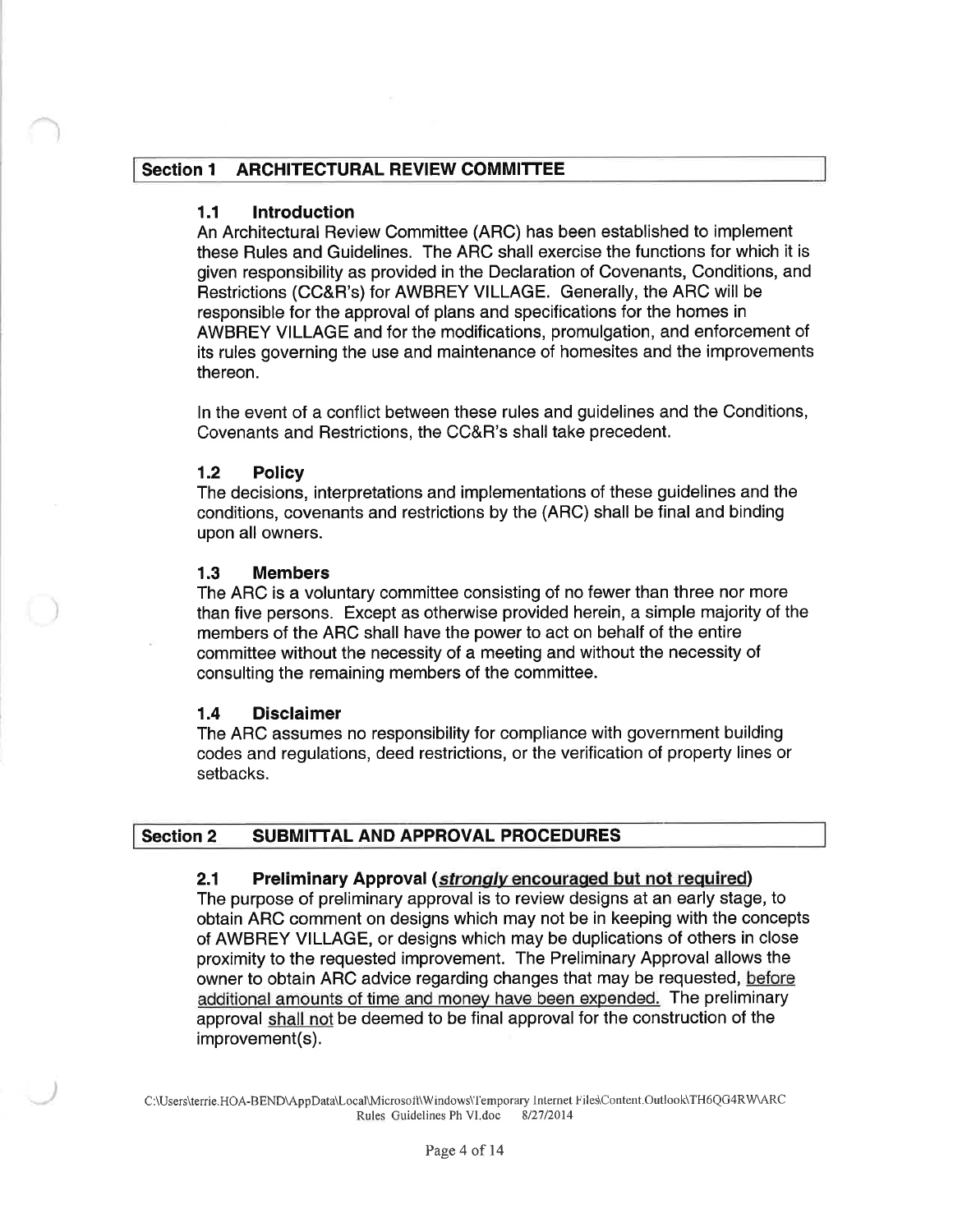# 2.2 Submittal Response

The ARC will respond to any pertinent preliminary information submitted; however, all of the following information is required for a definitive response:

# (a) Completed application form and checklist

- (b) Site Plan: The site plan shall include the perimeter dimensions of the homesite, building and access locations, topography (with two foot contours), trees (8" in diameter and larger) to be removed and retained, location of all decks, fences, walkways, and driveways and all easements and setbacks as shown on the applicable subdivision plat at a minimum scale of  $1" = 10'.$
- (c) Landscaping Plan (Prior to Occupancy): Landscaping plans, for any portion of a homesite to be disrupted, must be submitted prior to occupancy. The plan must illustrate changes in contours, if any, related to the landscaping work, walkway, stairs and exterior lighting. The Applicant shall note and/or illustrate all walk(s) and all other outdoor materials. lnstallation of underground sprinkler systems for approved landscaped areas and park strip of each home is mandatory.
- (d) Building Elevations: All exterior elevations shall be a minimum scale of  $1/4" = 1'$  and shall be provided showing the elevations of the proposed improvement(s) as situated on the owner's homesite. lnclude exterior finish materials and colors. A front elevation reduced on a 8  $\frac{1}{2}$  x 11" page showing color locations.
- (e) Floor plans: A floor plan at a minimum scale of  $1/4" = 1'$  shall be submitted showing the proposed improvement(s). The minimum square footage for homes is 1400 square feet (not including garage, storage areas, or accessory dwellings).
- (f) Application Fee: New construction fee of \$1,500, with up to \$1,200 refundable (or \$500 addition/remodeling fee, with up to \$400 refundable). Builders on the Declarant's Preferred Builder List are required to only pay \$300, nonrefundable, for new construction at time of application.
- (g) Other documents: Any other documents reasonably required by the ARC.

# Section 3 APPROVAL

### 3.f ARC approval required

Before commencing any improvement and prior to making any change or alteration to any improvement, the Owner must first obtain written approval from the ARC. ln approving or not approving the requested construction or alteration,

C:\Users\terrie.HOA-BEND\AppData\Local\lvlicrosoft\Windows\Temporary Intemet File\$Content.OutlooKTH6QG4RW\ARC Rules Guidelines Ph Vl.doc 8/27/2014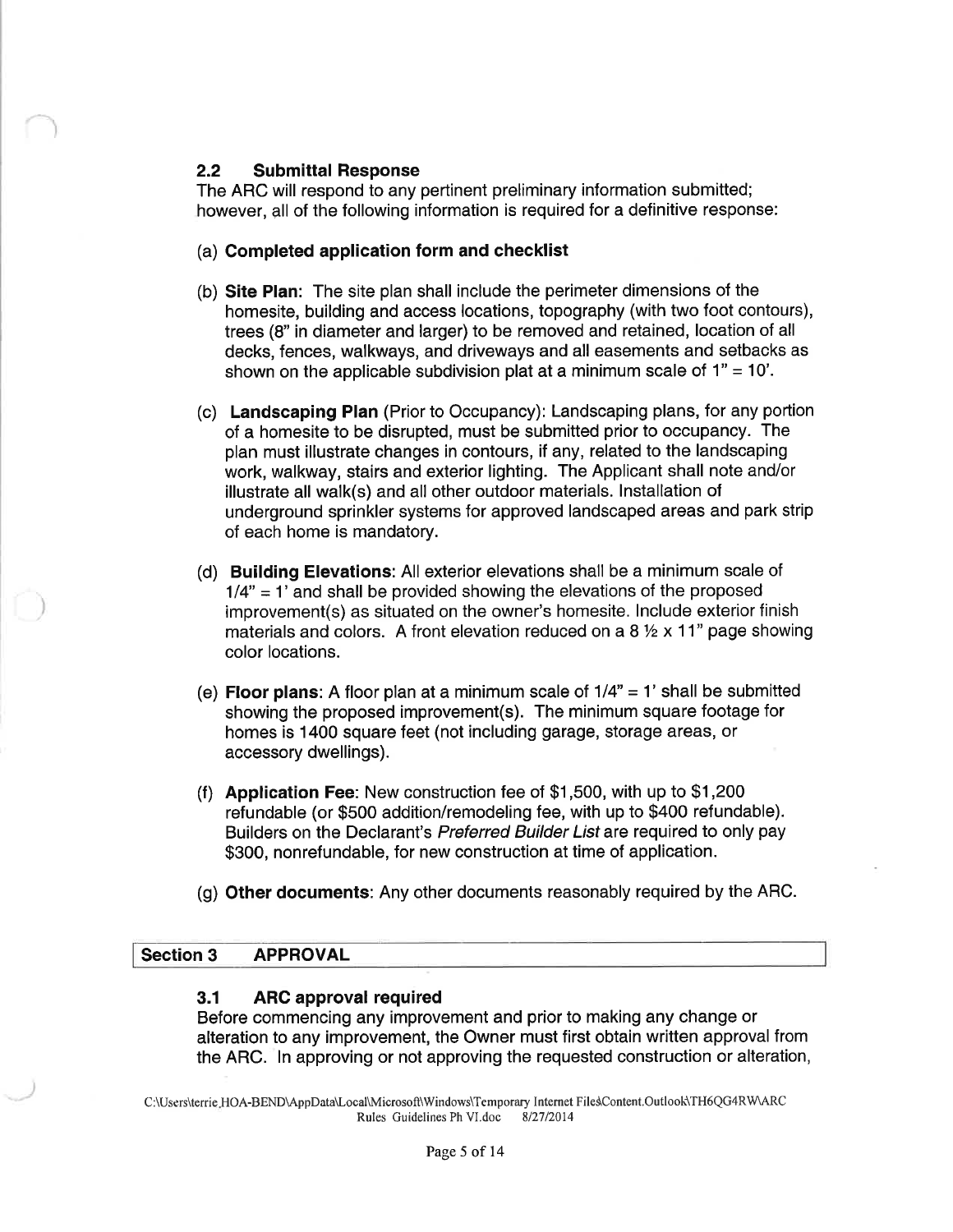the ARC shall follow the letter and spirit of the Conditions, Covenants and Restrictions for AWBREY VILLAGE Subdivision and these Rules and Guidelines. To obtain such approval, a set of required documents (site plan, building elevations and floor plan) accompanied by payment of the required fee, must be submitted to the ARC. The ARC will respond with approval, denial or required modifications after all required documents have been received. The ARC will not commence review of an applicant's submittal until all items noted on the plan review checklist have been submitted and addressed by the applicant. Construction of the exterior of the home must be completed within twelve months after construction has begun.

# 3.2 State and County Codes

ln addition to any other requirements imposed by the ARC, all construction, remodeling, alterations, and the like shall conform to State, County and all other applicable building codes.

# 3.3 Building Plans

Plans at a scale of 1/4" equals 1'-0" are required. Plans must conform to current City of Bend Guidelines for the submittal of construction plans.

All elevations, foundation, and other plans must accurately represent the structure's placement as described on the Site Plan. (See required detail plans at 2.2 in these Rules and Guidelines).

# 3.4 Site Plan/Work

Builders shall not disturb adjoining lots without first contacting and obtaining approval from the affected lot owner. Any disruption of the adjoining lot will be expected to be for the minimum time possible.

Trees planned for removal must be marked on the plans.

### 3.5 Fee and Submittal Form

The application shall be submitted with the required fee as set by the ARC and completed ARC submittal form.

### 3.6 Expiration Date

Construction approval is valid for one year for new homes and six months for remodeling. lf construction has not begun in that time, a new application and fee will be required.

All proposed construction shall be completed within one year of the date shown on local permits. Site clean up shall be done weekly, and final site and construction clean up shall be completed within thirty (30) days of the final inspection of the home.

# 3.7 lnspection and Final Approval

C:\Users\terrie.HOA-BEND\AppData\Local\Microsoft\Windows\Temporary Internet Files\Content.Outlook\TH6QG4RW\ARC Rules Guidelines Ph VI.doc 8/27/2014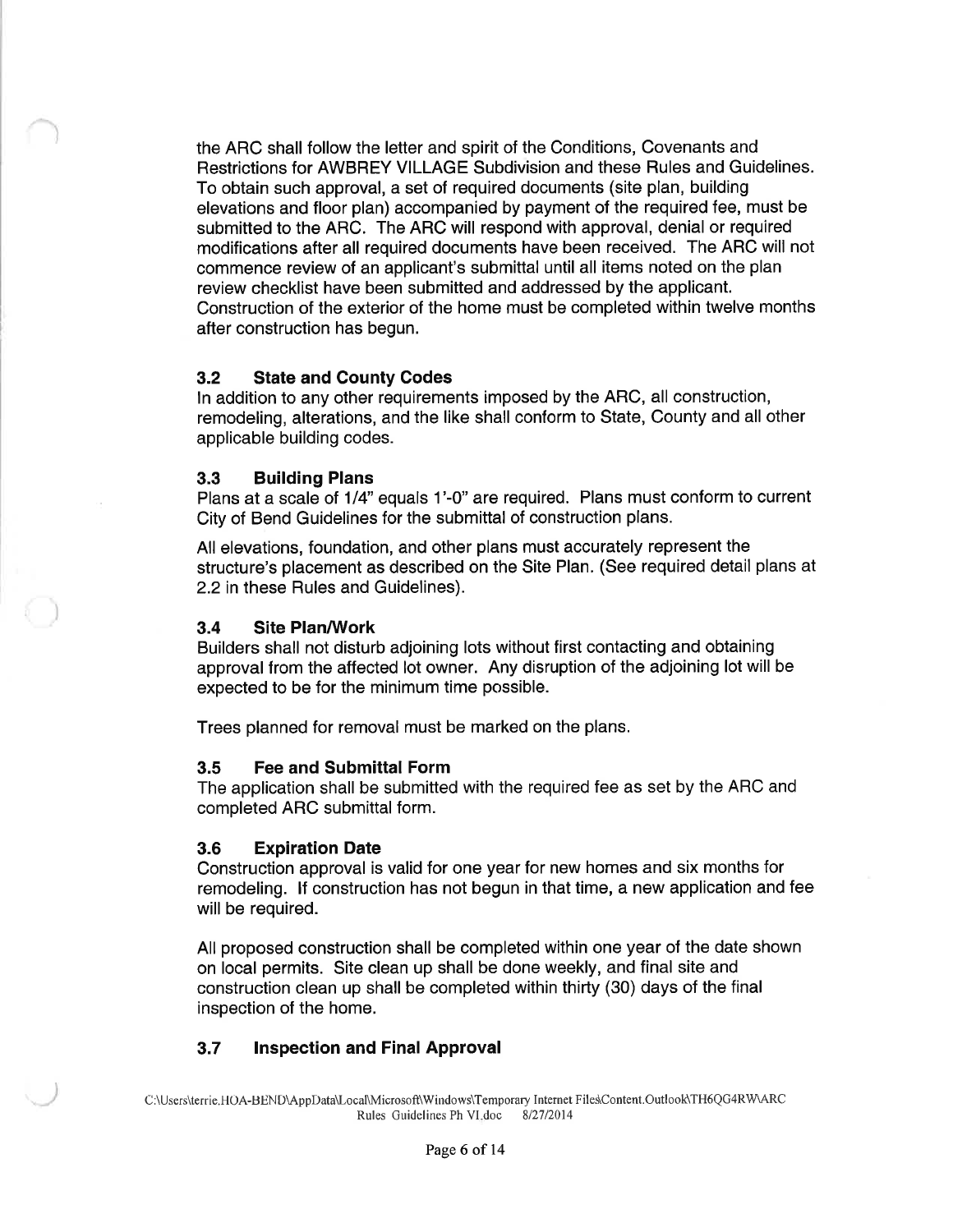Submittal of an application authorizes the ARC to make on-site inspections of the proposed homesite and improvement(s). Additionally, the owner is responsible for notifying the ARC upon completion of the improvement(s), at which time the ARC shall make a final inspection to verify compliance with the plan as submitted. Upon approval, ARC will refund a portion of the applicant's fee. Fees are forfeited after one year from the approved application date.

#### 3.8 Enforcement

ln the event construction of the house is not completed within 1 year after commencement, the ARC may impose upon the owner a \$50 per day penalty for each day until the house is completed. (The ARC may allow an extension of time to complete the house if applied for and authorized by the ARC at the time of construction approval, pursuant to Section 3 of the CC&R's.). The ARC shall not issue its final approval of any construction until all fines and other charges imposed have been paid in full. Any payments received under this paragraph shall be allocated to an account for the ARC's use in performing its function conferred upon it herein and under the CC&R's for Awbrey Village subdivision.

ln the event the owner disputes the imposition of the late penalty or does not pay upon demand of the ARC, the ARC shall be entitled to enforce this provision as set forth in Section 10 of the CC&R's for Awbrey Village subdivision.

# Section 4 ARCHITECTURAL RULES, REGULATIONS AND/OR GUIDELINES

This section describes the rules, regulations and guidelines to be followed by all Owners. Architects, designers and builders must verify that the designs and processes for new buildings are compliant with pertinent sections. Each homeowner must assure that he or she is in full compliance with the rules, regulations and guidelines.

#### 4.1 Accessory Dwellings

Accessory Dwellings may be allowed after ARC review and written approval and shall conform to the following procedures and conditions:

- a) Preliminary review of the Accessory Dwelling's location on the site as well as it's exterior elevations are required.
- b) Preliminary review of the Accessory Dwelling may result in required changes to the structure or siting of it prior to obtaining ARC approval.
- c) Some Accessory Dwelling submittals may not be approved if the ARC determines the building impairs a view, the building does not conform to the architecture of the primary building, or for other reasons determined by the ARC to be nonconforming to the site, neighborhood, or other relevant circumstances.
- d) The dwelling shall be no larger than 600 square feet (total) in size.
- e) The dwelling shall have at least one off-street parking space.

C:\Users\tenie.HOA-BEND\AppData\LocalMicrosoft\Windows\Temporary Internet File\$Content.Outlook\TH6QG4RW\ARC Rules Guidelines Ph VI.doc 8/27/2014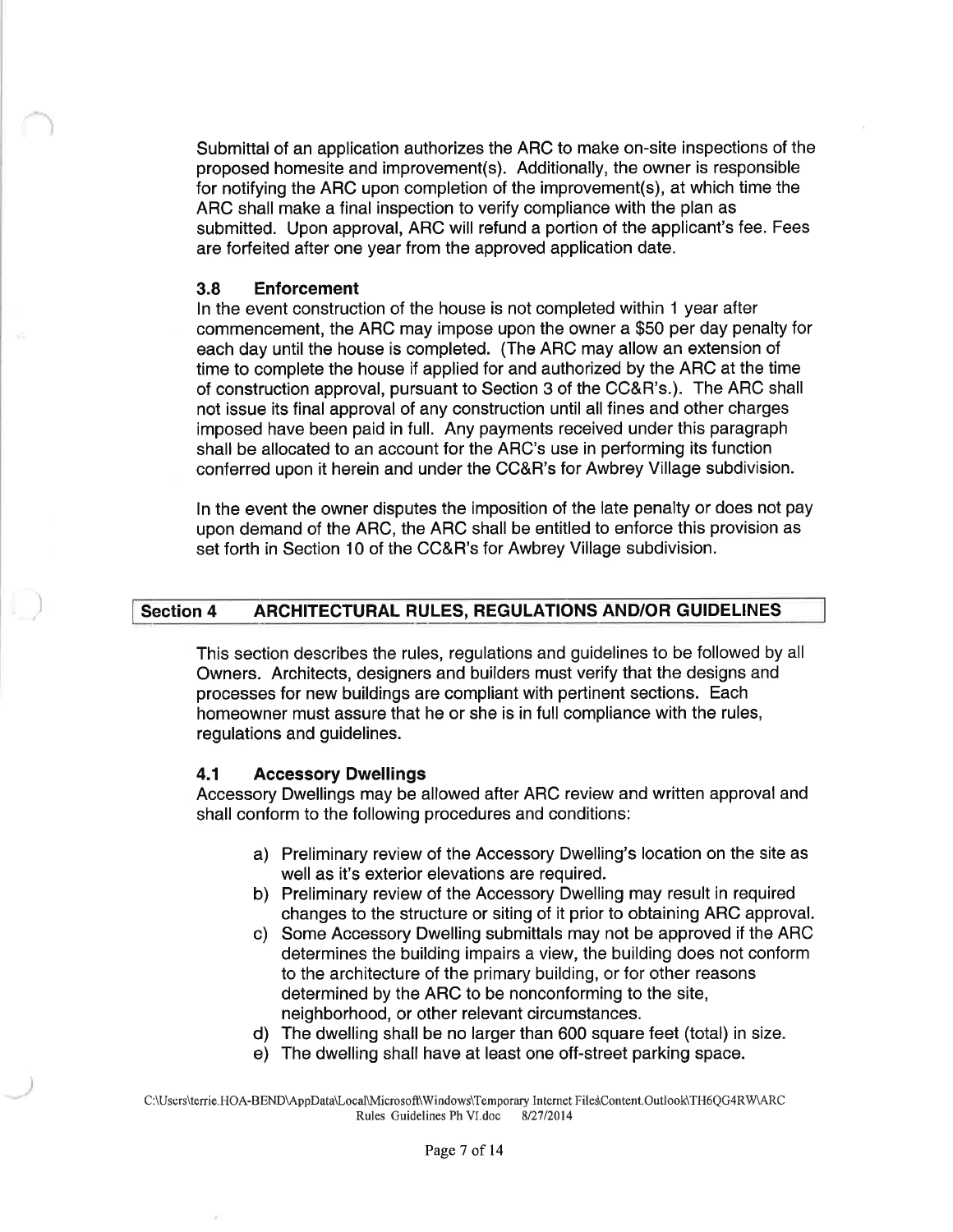- f) Accessory dwelling's height shall be compatible within neighborhood and shall conform to section 4.2.
- g) A maximum of one accessory dwelling unit is allowed per lot.

# 4.2 Building Height.

Building height limitations shall be those as imposed by the City of Bend

# 4.3 City Building Requirements

The City of Bend requires that a building permit be obtained prior to beginning construction of any improvement or making additions or changes to an existing structure

# 4.4 Drainage

The existing drainage on each homesite shall be carefully considered when siting an improvement. The natural drainage pattern should be preserved if at all possible. All disturbed areas shall be landscaped or vegetation must be reestablished to control erosion and runoff, this includes park strip. All site drainage shall be retained and disposed of on the owner's property. Provisions for the disbursement of roof, gutter, Lot, landscape, walkway, driveway, and all other drainage is the owner's responsibility. All Owners should consult with professionals to discuss their drainage risk factors and specific solutions.

# 4,5 Excavation / Grading

Houses should be sited and grading adjusted so that there are at least two but no more than eight risers from the main entry to grade at bottom of entry stairs. Exceptions will be considered on an individual basis. All excavation must be done so as to create a minimum disturbance to the site. All debris resulting from excavation must be removed within 10 days. No foundation pour will be allowed before the debris has been removed.

No tree greater than 8" in diameter, measured 3'off ground in diameter may be removed without written ARC approval. Alltree removal requests must be noted on the Site Plan. As many trees as possible should be saved.

No excavation is allowed prior to ARC approval and the Owner has applied for a building permit.

All disturbed site areas must be restored.

Restoration includes:

- **Planting native plant material**
- **. Spreading mulch/pine needles/duff, covering raw earth**
- . Feathering transitions between truly native areas to the newly restored areas

C:\Users\terie.HOA-tsËND\AppData\Local\Microsoft\Windows\Temporary Intemet Files\Content.OutlooldTH6QG4RW\ARC Rules Guidelines Ph VI.doc 8/27/2014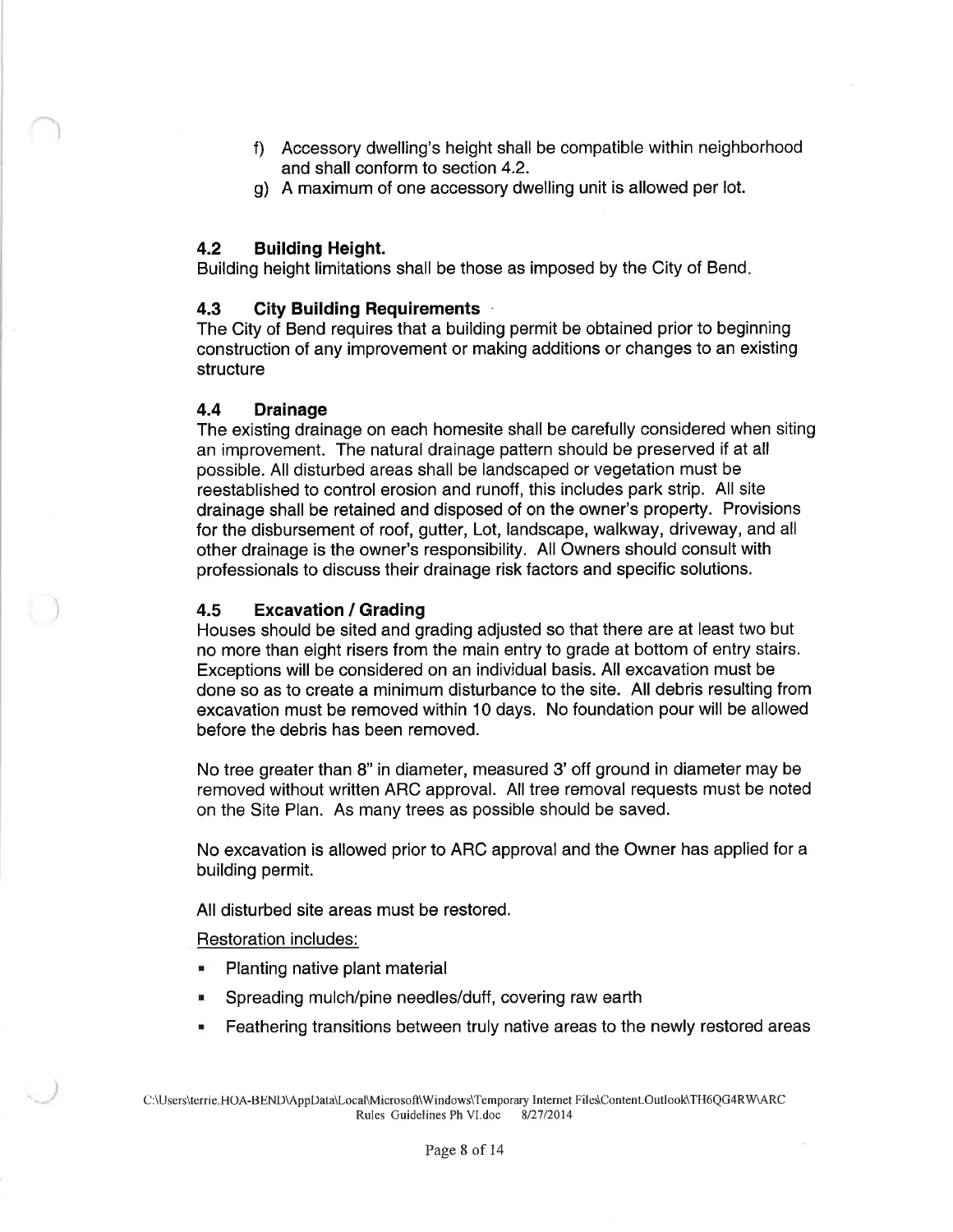# 4.6 Exterior Lighting.

Information regarding the design, number and location of all exterior lighting fixtures is required for ARC review and written approval, including (but not limited to) exterior wall, pendant, driveway, walkway and landscape lighting. Lighting submittals require an actual sample or legible drawings and/or catalog cuts for the review process.

All exterior wall light fixtures must be shown on the exterior elevations of all new construction submittals. Driveway, walkway and landscape lighting may be included later with the landscape plan. All exterior light fixtures installed without ARC review and written approval must be removed.

The object of the exterior lighting requirements is to eliminate glare and annoyance to adjacent property owners and passersby. To this end, the guidelines are as follows:

Only two fixtures with a visible light source are permitted on a home and are subject to ARC written approval regarding their exact location. The shroud for these fixtures may be translucent or transparent. The fixtures must be positioned to enhance and identify the entrance of the home, and both fixtures are limited to a maximum output of 60 watts each (i.e. a fixture with three lamps may have three 2O-watt bulbs). Colored lamps are prohibited.

All other exterior wall fixtures are subject to ARC review and written approval regarding their location, number and wattage. These fixtures must have downward-directed light sources which are shielded with an opaque material. No part of the lamp may be exposed through perforated opaque material, or translucent or transparent shrouds. Colored lamps are prohibited.

Driveway, walkway, landscape and all other decorative light fixtures are subject to ARC review and written approval regarding their location, number and wattage. lndirect, low walkway and landscape lights less than 18" high are acceptable. Colored lamps are prohibited.

A variance for outdoor special holiday lighting is only granted between the Saturday before Thanksgiving and the second weekend in January. All holiday lighting must be turned off by 11 p.m. daily and completely removed by January 31.

### 4.7 Exterior Wall & Trim Colors and Materials

The following materials are approved for use on exterior walls and trim:

- Wood (except panelized wood T-1-11 sheets or similar siding materials)
- . Brick
- **E** Textured masonry, or veneer, or E.I.F.S.
- . Natural stone
- . Tile
- **E** Cement composition board

C:\Users\terie.HOA-BEND\AppData\LocalMicrosoft\Windows\Temporary Intemet File\$Content.OutlooldTH6QG4RW\ARC Rules Guidelines Ph VI.doc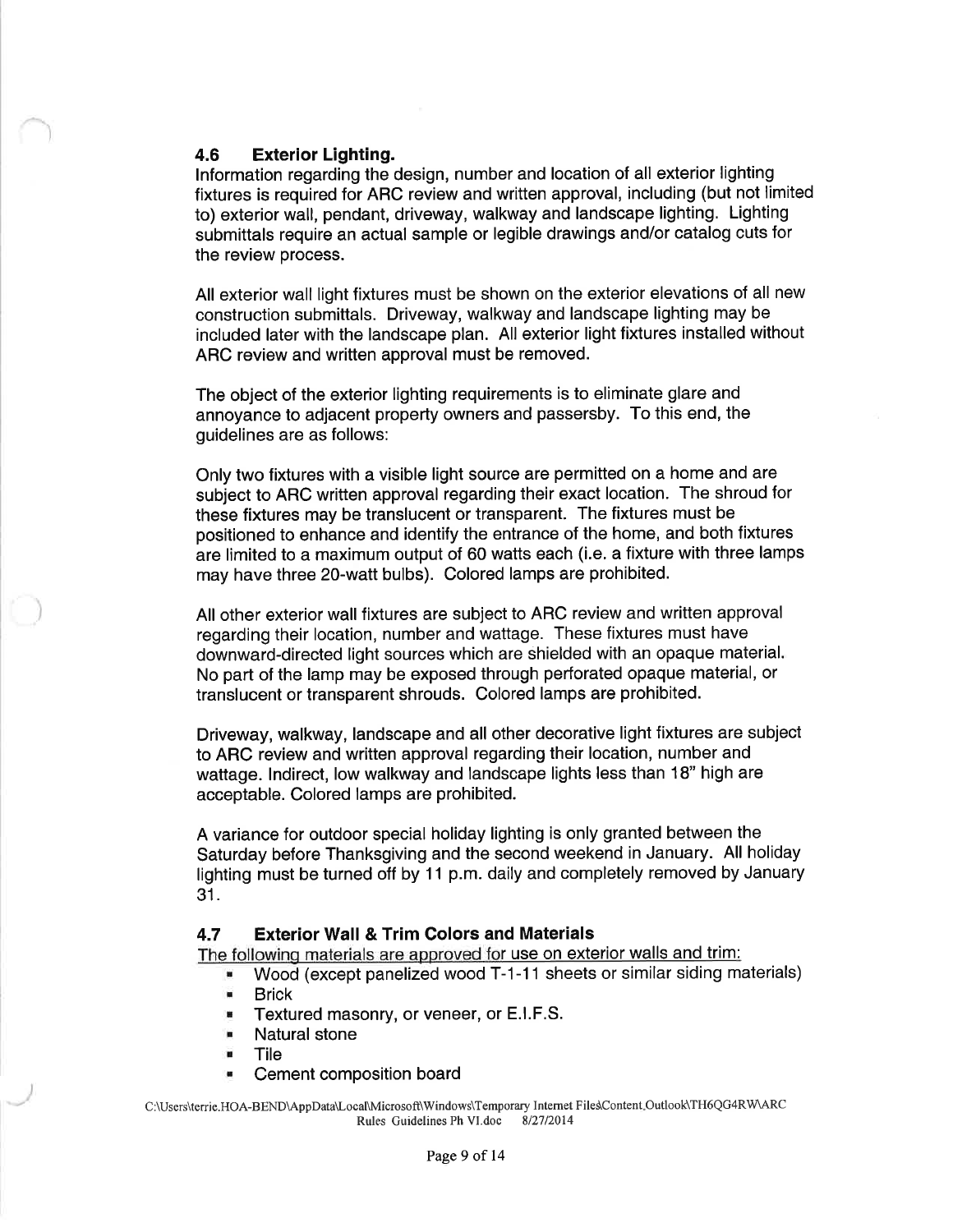. Metal roofing may be permitted

The following exterior materials are prohibited:

- Panelized wood (T-1-11 sheets or similar siding materials)
- **EXECO** Corrugated metal
- . Metal siding
- **Vinyl or plastic siding**
- . Fiberglass
- **Plain concrete block**
- . Plain concrete (except for foundations, which are limited to a maximum of 8" of exposed concrete).

All materials are to be natural or treated with paints or stains in colors subject to ARC review and written approval. The ARC may require a 4'x 4' sample be painted on house, for on-site review, prior to approval.

Exposed horizontal seams are prohibited.

### 4.8 Fences

All fences within the Awbrey Village Subdivision shall be five (5) feet in height or less. The intent is to create good neighbor fences and make the alleys "people friendly". This allows the homeowners to view any activities in the alley and not create a dark box-like rear entry to garages. Any fence extended in front of the house must not exceed three (3) feet in height. Wood posts for fences may be higher than five (5) feet with ARC approval. Height shall be measured from the natural grade. "Natural grade" is defined as the site topography which exists at the time a lot is sold to the first owner by the project developer; fill material subsequently brought to a site does not modify this original grade reference. Fences along alleys shall be at least 3' away from the pavement. Fences adjacent to the pedestrian path shall be built to the same standards as stated herein.

Painting of front fences is allowed with ARC approval of colors. Any painted fence must be maintained so as to conform to the standards established for fences. lf not painted, fences must be natural stained with a natural color (stain must have ARC approval) and must be maintained so as to conform to the standards established for fences.

Perimeter lots may have an exception to the 5' height limitation with written ARC approval. The heights or elevations of any wall or fence shall be measured from the existing natural elevations of the property at or along the applicable points or lines. No cyclone, metal mesh, or chain link fences are allowed whatsoever except that fence posts may be metal or steel. Fences shall be constructed of grade #2, no-hole cedar per Diagram "4". All side and rear fences constructed on the property line by the developer, or builder, are the property of the adjoining property owners. lt is the adjoining property owner's responsibility to jointly

C:\Users\terrie.HOA-BEND\AppData\Local\Microsoft\Windows\Temporary Internet Files\Content.Outlook\TH6QG4RW\ARC Rules Guidelines Ph Vl.doc 8/27/2014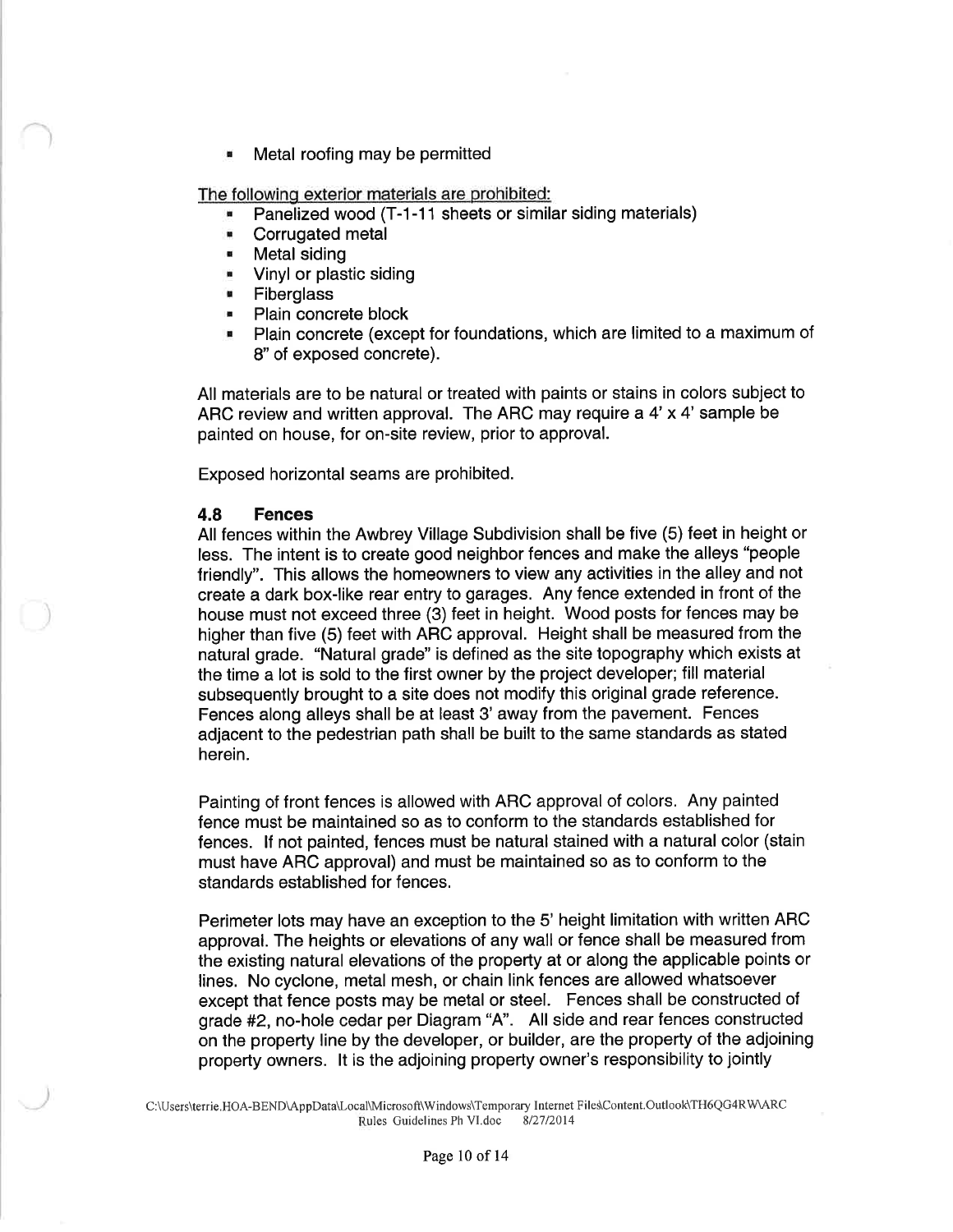maintain, repair or replace side fences as needed. Corner lots that anticipate constructing fences must have ARC written approval prior to the start of construction. Privacy screening may be permitted with written ARC approval for Hot Tubs/Spas.

In addition, lots 111 through 116 are also subject to the following Awbrey Butte fence standards.

- a. Fences shall be limited to 4' in height from ground level, shall be connected to the house structure and shall blend or follow natural terrain and landscaping. Long runs of fencing shall be avoided; long runs must be articulated. The ARC will evaluate each condition on an individual basis.
- b. The design concept at Awbrey Butte is one that promotes a feeling of open spaces; therefore, no fencing or other structures of any nature will be allowed outlining front, side or rear property lines.
- c. No tree, whether in a setback or on private property, shall be used for the attachment or support of any fence or privacy screen.
- d. All fencing shall be faced with materials and finish , "ompatible"<br>s nermitted" compatible with the principal structure on site. No fencing / is permitted on berms.

e. Fencing around recreational facilities in private areas will<br>be judged on an individual basis, taking into consideration such factors as location, exposure to public view, and natural screening in the immediate vicinity.

f. The use of monofilament line, netting or electric fences for the protection of any part of the landscaped area, individual beds or along property perimeters is prohibited. lnconspicuous fencing may be permitted with ARC approval around individual plants or shrubs until they are of a size less vulnerable to the deer population.

ln addition, fencing on the northwest sides of lot 1 17 bordering Awbrey Butte Subdivision may require stricter controls

### 4.9 Garage setbacks

I

All garages shall have a minimum of 24 feet of clear space in front of all garage door openings, whether street or alley access. Alleys can count for up to 14'of this requirement. The intent of this requirement is to provide an added measure of safety to drivers while backing out of garages and driveways. An exception may be considered by the ARC for unusual site design issues.

#### 4.10 Hillside Homesites

C:\Users\terrie.HOA-BEND\AppData\LocalMicrosoft\Windows\Tomporary Intemet File\$Content.OutloohTH6QG4RW\ARC Rules Guidelines Ph VI.doc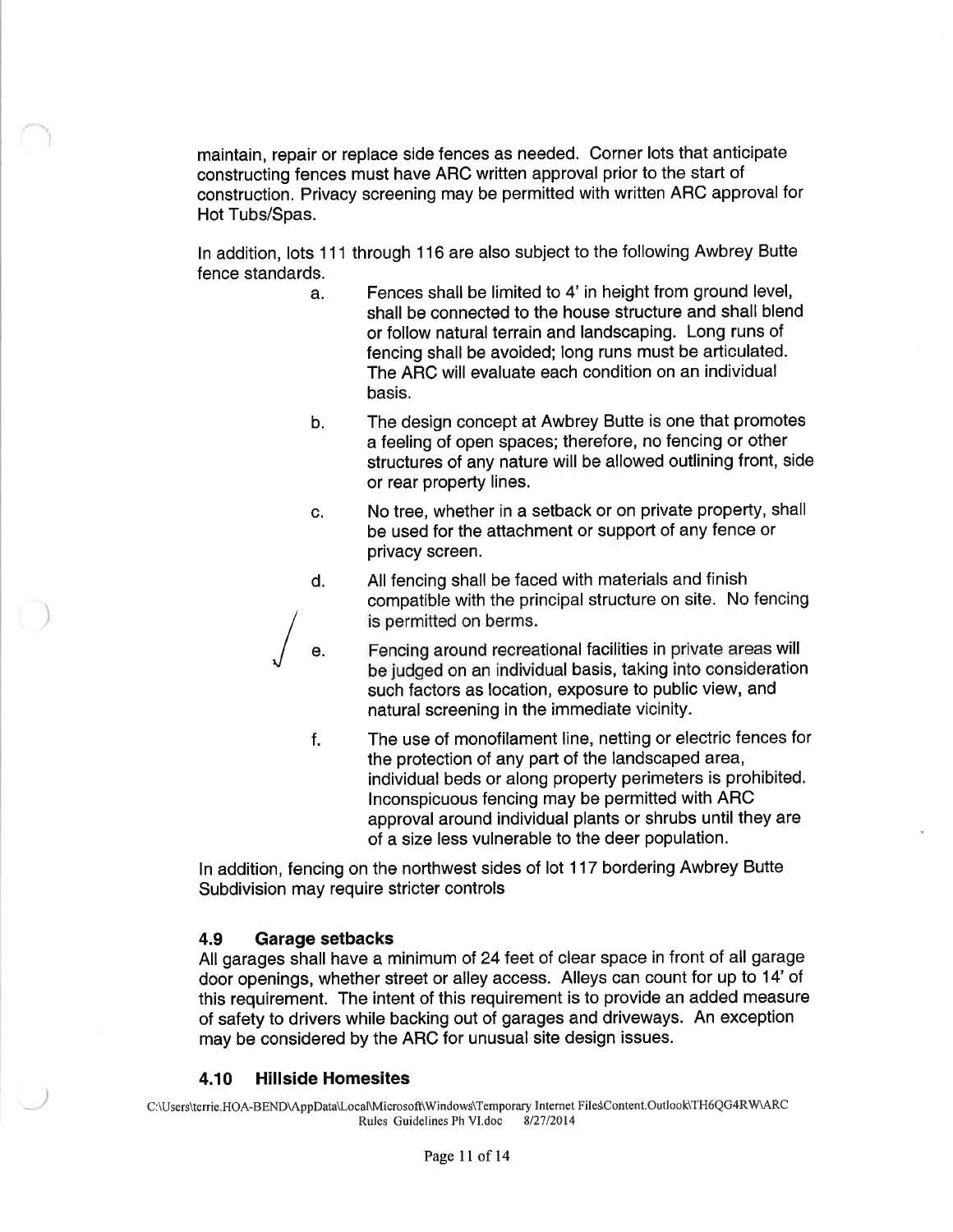Exposed understructures of homes are prohibited. Siding material shall extend to within eight inches of the finished grade and shall be designed in such a way as to break up the mass of the wall and consistent with the architectural style of the building(s), as defined and approved, in writing, by the ARC. Walls more than four feet from the finish floor level shall have continuous foundation landscaping to reduce the scale of the skirt wall. All design solutions for exposed understructures shall be subject to ARC review and written approval.

# 4.11 Landscaping

The park strip (curb to property line) in front of each home is within the street right-of-way and it is each owner's responsibility to install and maintain sprinklers and grass landscaping. The landscaped park strip should be sod when possible. Steep lots are required to landscape from curb to house and may obtain ARC approval for alternatives to sod.

The lots with electrical transformers located in the park strip shall not plant any trees in the front and 3-feet within the side and rear of the transformer.

# 4.12 Mailboxes

Mailboxes will be located on the streets.

# 4.13 Occupancy

No occupancy will be allowed before:

- (a) Final inspection and compliance with all governmental agencies.
- (b) Removal of all construction waste, materials and portable toilets.
- (c) Completion of exterior painting and landscaping. (exception allowed for weather conditions)

# 4.14 Setbacks

Building set back requirements are as follows:

- . Ten-foot front yard. ARC will review setbacks greater than 10 feet.
- **EXECUTE:** Five-foot minimum side yards.
- . Five-foot minimum rear set back from alley pavement.
- . Non-alley access lots must have garage doors set back ten feet from front foundation of home.
- Front of homes should be sited parallel to street.

# 4.15 Sight Distance at lntersections

On a corner Lot, no fence, wall or shrub planting which obstruct sight lines at elevations between two (2) and six (6) feet above roadways shall be placed or permitted to remain within the triangular area formed by the street property lines and line connecting them at points fifteen (15) feet from the intersection of the street lines, or in the case of a rounded property corner, from the intersection of the property lines extended.

C:\Users\terrie.HOA-BEND\AppData\Local\Microsoft\Windows\Temporary Internet File\$Content.Outlook\TH6QG4RW\ARC<br>Rules Guidelines Ph VI.doc 8/27/2014 Rules Guidelines Ph VI.doc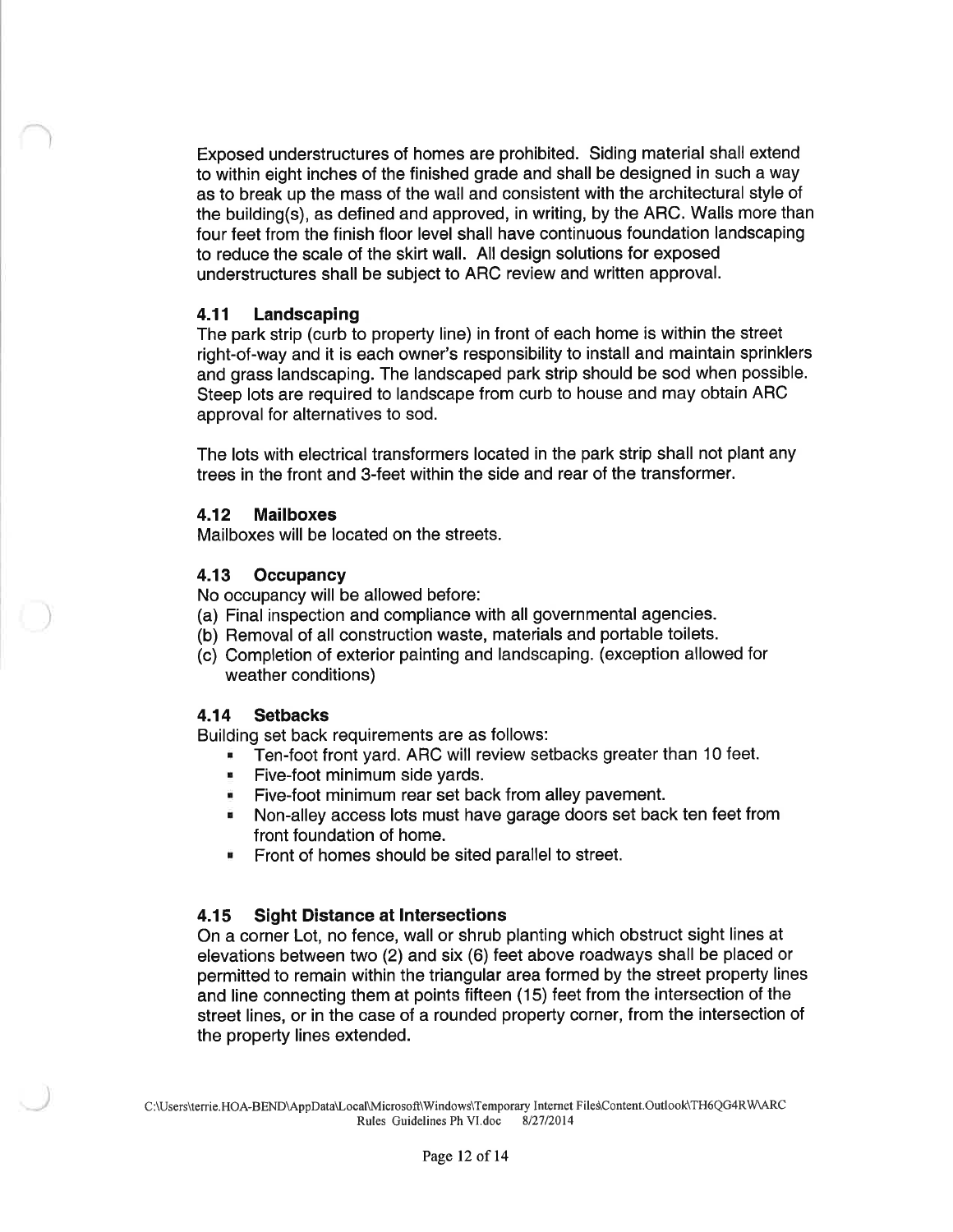The same sight line limitations shall apply on all Lots within the first ten (10) feet of a street right-of-way line. No trees shall be permitted to remain within such distances unless the foliage line is maintained at sufficient height to prevent obstruction of such lines.

#### **Utilities** 4.

- All plumbing, electrical and water hookups shall conform to all codes.
- **Electrical meter bases shall be recessed from view.**
- **All areas of excavation for utility work shall be landscaped or restored.**
- . All utilities shall be underground.

#### Section 5 RULES FOR BUILDERS

### 5.1 Construction Clean Up

A receptacle for trash accumulation shall be maintained and a provision shall be made for weekly removal of all construction waste materials. The Owner is responsible for maintaining a clean job site, including dust and dirt in the alley adjacent to lot. Construction materials should be stored on lots whenever possible. (lf not possible, construction materials in the street and alley should be used and cleaned up quickly as consideration to others).

#### 5.3 Construction or Realtor Signs

Only two signs are allowed on any lot. General contractors will be allowed to display one sign during the construction phase of individual homes in addition to a Realtor's sign. Unless approved by the ARC in writing, the sign may not be larger than 4 square feet.

### 5.4 Construction Parking

All construction parking for trailers and other construction equipment is encouraged to be off street in the evenings and/or weekends.

### 5.5 Construction Toilet

Portable toilets must be made available

#### 5.6 Contractors Pets

Contractors or subcontractors are not allowed to have pets on any job site

#### 5.7 Music on Construction Site

No loud music is allowed. Sounds from radios/TV's shall not be audible to neighbors or from common property.

### 5.8 Construction Noise

No construction work that will produce noise audible to neighbors or common property will begin before 7:00 A.M. or continue after 7:00 P.M. Monday through Friday, and before 8:00 A.M. or continue after 7:00 P.M. Saturdays. No noise audible to neighbors or common property shall be allowed on Sundays.

C:\Users\terrie.HOA-BEND\AppData\Local\Microsoft\Windows\Temporary Internet Files\Content.Outlook\TH6QG4RW\ARC<br>Rules Guidelines Ph VI.doc 8/27/2014 Rules Guidelines Ph VI.doc